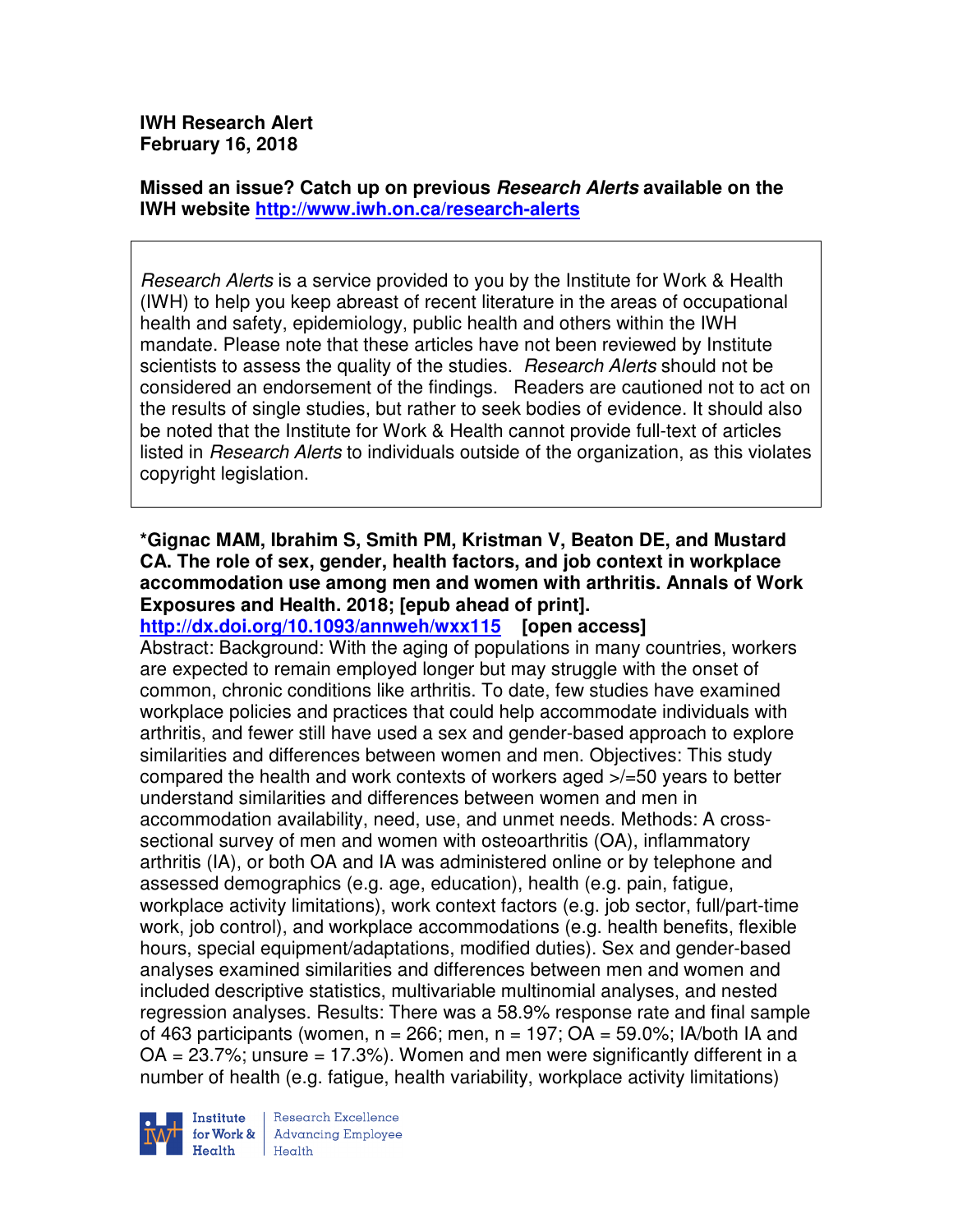and work context factors (e.g. job sector, part-time work, job stress). However, in other respects, they were similar (e.g. pain, job involving physical demands, size of organization, shift work, union membership, job control). There were no differences between men and women in the availability or use of workplace accommodations. However, women reported significantly more accommodation needs and had greater unmet needs. Multivariable multinomial analyses found male/female as a binary variable did not explain differences in accommodation need, use, and unmet need. Nested analyses highlighted that differences in health variables explained male/female differences in accommodation need, while work context differences explained male/female differences in whether needs were met. Conclusions: The findings highlight that women and men draw on a range of existing accommodation policies and practices to help manage their arthritis and that most have their accommodation needs met. Decomposing the context within which men and women with arthritis work suggests that women may face health and work context challenges that differ from men and that are related to greater accommodation needs and unmet need. This highlights potential vulnerabilities in the work of women that need to be addressed

**Ajslev JZN, Moller JL, Persson R, and Andersen LL. Trading health for money: agential struggles in the (re)configuration of subjectivity, the body and pain among construction workers. Work, Employment & Society. 2017; 31(6):887-903.** 

**http://dx.doi.org/10.1177/0950017016668141** 

**Alexandridis AA, McCort A, Ringwalt CL, Sachdeva N, Sanford C, Marshall SW, Mack K, and Dasgupta N. A statewide evaluation of seven strategies to reduce opioid overdose in North Carolina. Injury Prevention. 2018; 24(1):48- 54.** 

#### **http://dx.doi.org/10.1136/injuryprev-2017-042396**

Abstract: BACKGROUND: In response to increasing opioid overdoses, US prevention efforts have focused on prescriber education and supply, demand and harm reduction strategies. Limited evidence informs which interventions are effective. We evaluated Project Lazarus, a centralised statewide intervention designed to prevent opioid overdose. METHODS: Observational intervention study of seven strategies. 74 of 100 North Carolina counties implemented the intervention. Dichotomous variables were constructed for each strategy by county-month. Exposure data were: process logs, surveys, addiction treatment interviews, prescription drug monitoring data. Outcomes were: unintentional and undetermined opioid overdose deaths, overdose-related emergency department (ED) visits. Interrupted time-series Poisson regression was used to estimate rates during preintervention (2009-2012) and intervention periods (2013-2014). Adjusted IRR controlled for prescriptions, county health status and time trends. Time-lagged regression models considered delayed impact (0-6 months). RESULTS: In adjusted immediate-impact models, provider education was associated with lower overdose mortality (IRR 0.91; 95% CI 0.81 to 1.02) but little



Research Excellence for Work & | Advancing Employee Health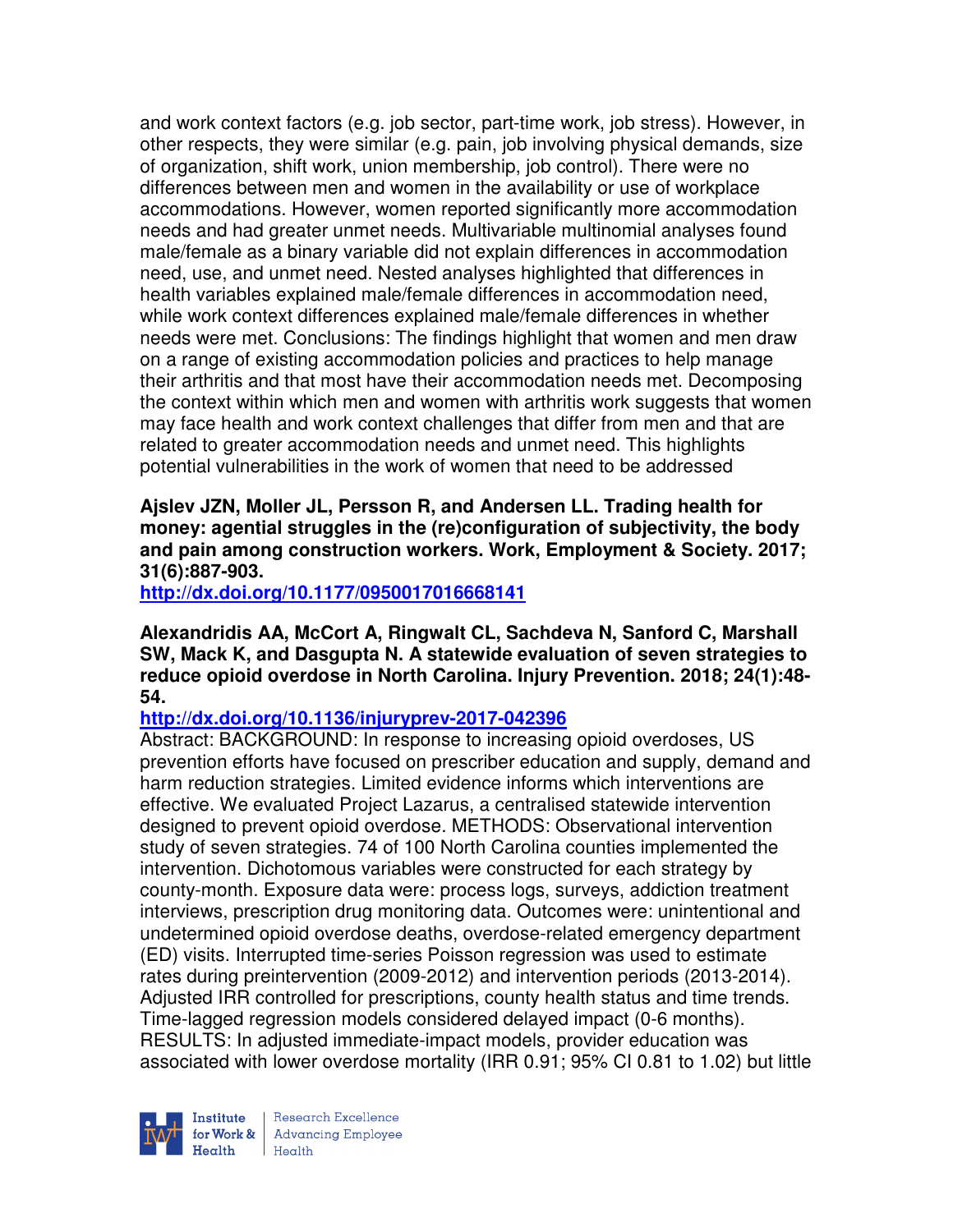change in overdose-related ED visits. Policies to limit ED opioid dispensing were associated with lower mortality (IRR 0.97; 95% CI 0.87 to 1.07), but higher ED visits (IRR 1.06; 95% CI 1.01 to 1.12). Expansions of medication-assisted treatment (MAT) were associated with increased mortality (IRR 1.22; 95% CI 1.08 to 1.37) but lower ED visits in time-lagged models. CONCLUSIONS: Provider education related to pain management and addiction treatment, and ED policies limiting opioid dispensing showed modest immediate reductions in mortality. MAT expansions showed beneficial effects in reducing ED-related overdose visits in time-lagged models, despite an unexpected adverse association with mortality

**Carter EW and Bumble JL. The promise and possibilities of community conversations: expanding opportunities for people with disabilities. Journal of Disability Policy Studies. 2018; 28(4):195-202. http://dx.doi.org/10.1177/1044207317739408** 

**Dingemans E, Henkens K, and van Solinge H. Working retirees in Europe: individual and societal determinants. Work, Employment & Society. 2017; 31(6):972-991.** 

**http://dx.doi.org/10.1177/0950017016664677** 

**Elliott JH, Synnot A, Turner T, Simmonds M, Akl EA, McDonald S, Salanti G, Meerpohl J, MacLehose H, Hilton J, Tovey D, Shemilt I, and Thomas J. Living systematic review: 1. introduction-the why, what, when, and how. Journal of Clinical Epidemiology. 2017; 91:23-30.** 

**http://dx.doi.org/10.1016/j.jclinepi.2017.08.010** 

Abstract: Systematic reviews are difficult to keep up to date, but failure to do so leads to a decay in review currency, accuracy, and utility. We are developing a novel approach to systematic review updating termed "Living systematic review" (LSR): systematic reviews that are continually updated, incorporating relevant new evidence as it becomes available. LSRs may be particularly important in fields where research evidence is emerging rapidly, current evidence is uncertain, and new research may change policy or practice decisions. We hypothesize that a continual approach to updating will achieve greater currency and validity, and increase the benefits to end users, with feasible resource requirements over time

**Foster D. The health and well-being at work agenda: good news for (disabled) workers or just a capital idea? Work, Employment & Society. 2018; 32(1):186-197.** 

**http://dx.doi.org/10.1177/0950017016682458** 

**Ge L, Tian JH, Li YN, Pan JX, Li G, Wei D, Xing X, Pan B, Chen YL, Song FJ, and Yang KH. Association between prospective registration and overall reporting and methodological quality of systematic reviews: a metaepidemiological study. Journal of Clinical Epidemiology. 2018; 93:45-55.** 



Institute Research Excellence<br>for Work & Advancing Employee<br>Health Health Health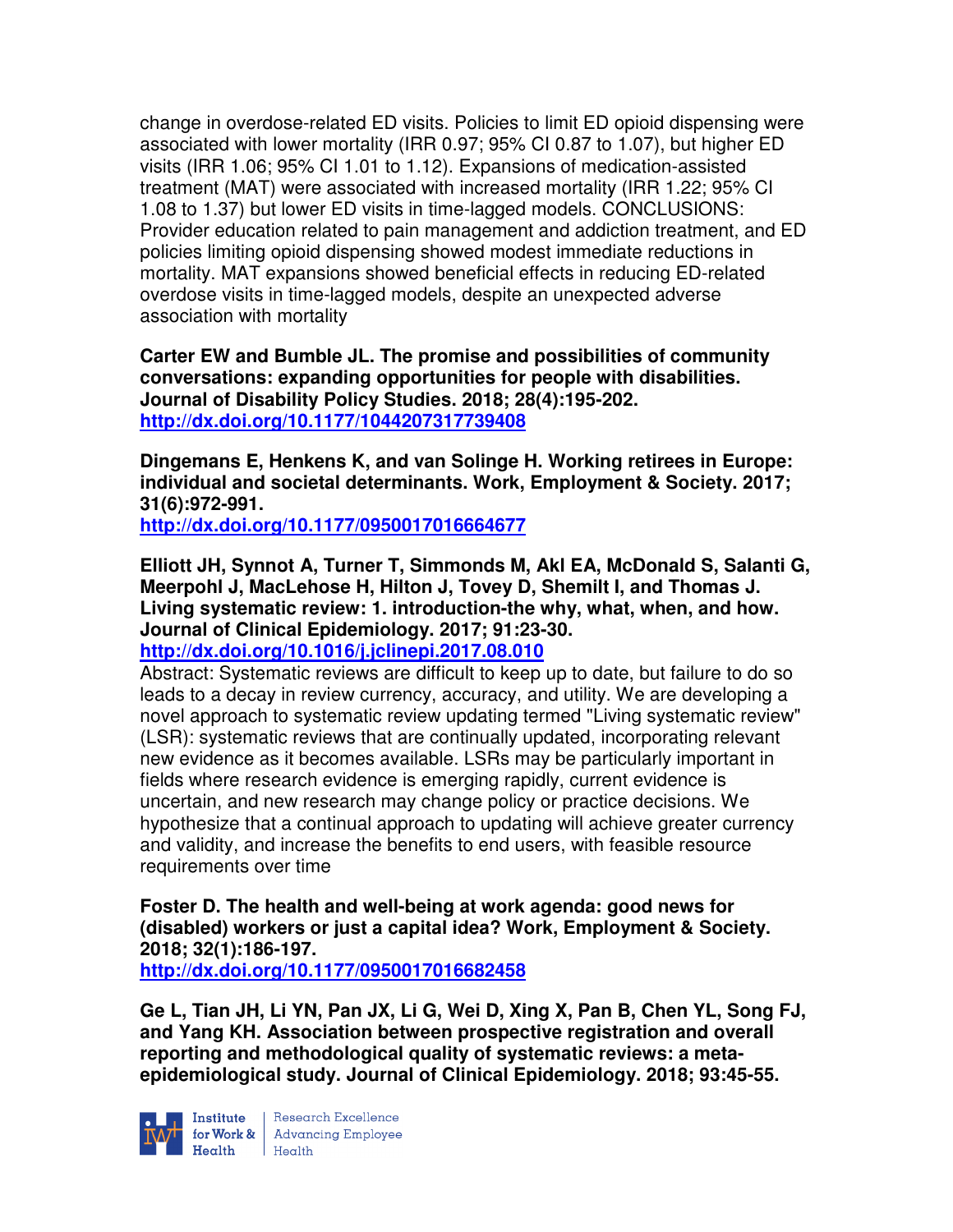## **http://dx.doi.org/10.1016/j.jclinepi.2017.10.012**

Abstract: OBJECTIVES: The aim of this study was to investigate the differences in main characteristics, reporting and methodological quality between prospectively registered and nonregistered systematic reviews. STUDY DESIGN AND SETTING: PubMed was searched to identify systematic reviews of randomized controlled trials published in 2015 in English. After title and abstract screening, potentially relevant reviews were divided into three groups: registered non-Cochrane reviews, Cochrane reviews, and nonregistered reviews. For each group, random number tables were generated in Microsoft Excel, and the first 50 eligible studies from each group were randomly selected. Data of interest from systematic reviews were extracted. Regression analyses were conducted to explore the association between total Revised Assessment of Multiple Systematic Review (R-AMSTAR) or Preferred Reporting Items for Systematic Reviews and Meta-Analyses (PRISMA) scores and the selected characteristics of systematic reviews. RESULTS: The conducting and reporting of literature search in registered reviews were superior to nonregistered reviews. Differences in 9 of the 11 R-AMSTAR items were statistically significant between registered and nonregistered reviews. The total R-AMSTAR score of registered reviews was higher than nonregistered reviews [mean difference  $(MD) = 4.82$ , 95% confidence interval (CI): 3.70, 5.94]. Sensitivity analysis by excluding the registration-related item presented similar result (MD =  $4.34$ ,  $95\%$  CI: 3.28, 5.40). Total PRISMA scores of registered reviews were significantly higher than nonregistered reviews (all reviews: MD = 1.47, 95% CI: 0.64-2.30; non-Cochrane reviews: MD = 1.49, 95% CI: 0.56-2.42). However, the difference in the total PRISMA score was no longer statistically significant after excluding the item related to registration (item 5). Regression analyses showed similar results. CONCLUSION: Prospective registration may at least indirectly improve the overall methodological quality of systematic reviews, although its impact on the overall reporting quality was not significant

**van den Heuvel SG, Vergeer R, and de Weerd M. The effect of a policy measure on work-related health risks**− **combine the quantitative and the qualitative. Policy and Practice in Health and Safety. 2017; [epub ahead of print].** 

**http://dx.doi.org/10.1080/14773996.2017.1415421** 

**Joseph B, Walker A, and Fuller-Tyszkiewicz M. Evaluating the effectiveness of employee assistance programmes: a systematic review. European Journal of Work and Organizational Psychology. 2018; 27(1):1-15. http://dx.doi.org/10.1080/1359432X.2017.1374245** 

**Lee G. A systematic review of occupational health and safety business cases. Workplace Health & Safety. 2018; 66(2):95-104. http://dx.doi.org/10.1177/2165079917730073** 

Abstract: Business cases are arguments developed to secure management

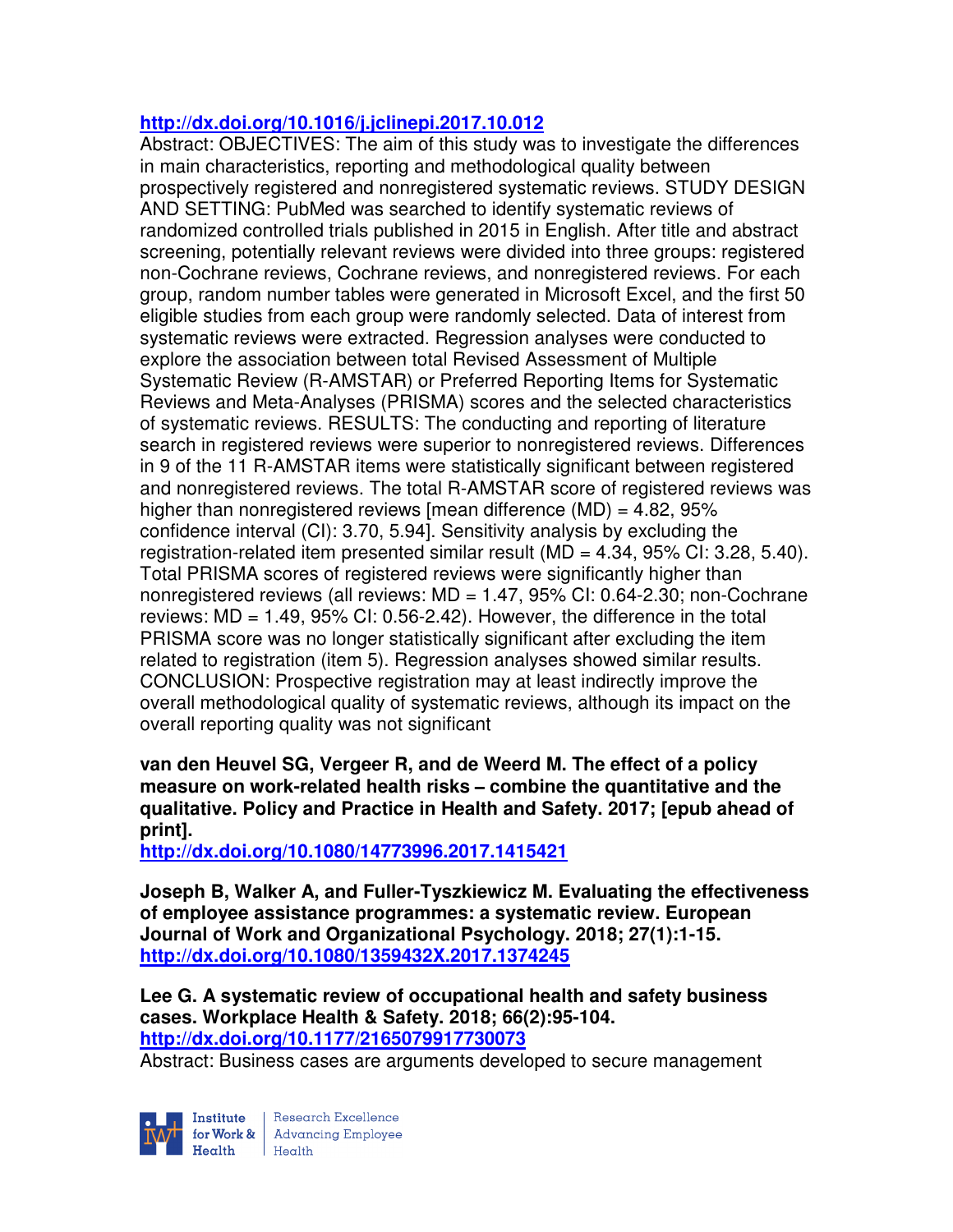commitment and approval for investment in an intervention. This systematic review evaluated 12 experimental and quasi-experimental studies on occupational health and safety interventions (OHSI) in various settings. The search engines used in this systematic review include PubMed, CINAHL, and Scopus. A cost and benefit analysis of OHSI was completed at the organizational level in these studies. The focus of this analysis included sample, design, theoretical framework, interventional strategies, and threats to validity and outcomes. Positive returns on investment of OHSI outcomes were shown in 10 of the studies. The other two studies concluded that their chosen OHSI were not cost-effective

#### **Oranye NO. Nature of injury and risk of multiple claims among workers in Manitoba health care. Workplace Health & Safety. 2018; 66(2):70-83. http://dx.doi.org/10.1177/2165079917728942**

Abstract: In industrial societies, work-related musculoskeletal disorders are common among workers, frequently resulting in recurrent injuries, work disability, and multiple compensation claims. The risk of idiopathic musculoskeletal injuries is thought to be more than twice the risk of any other health problem among workers in the health care sector. This risk is highly prevalent particularly among workers whose job involves frequent physical tasks, such as patient lifting and transfer. Workers with recurrent occupational injuries are likely to submit multiple work disability claims and progress to long-term disability. The objective of this study was to explore the influence of injury type and worker characteristics on multiple compensation claims, using workers' compensation claims data. This retrospective study analyzed 11 years of secondary claims data for health care workers. Workers' occupational groups were classified based on the nature of physical tasks associated with their jobs, and the nature of work injuries was categorized into non-musculoskeletal, and traumatic and idiopathic musculoskeletal injuries. The result shows that risk of multiple injury claims increased with age, and the odds were highest for older workers aged 55 to 64 (odds ratio  $[OR] = 3.5$ ). A large proportion of those who made an injury claim made multiple claims that resulted in more lost time than single injury claims. The study conclusion is that the nature of injury and work tasks are probably more significant risk factors for multiple claims than worker characteristics

# **Page MJ, Altman DG, Shamseer L, McKenzie JE, Ahmadzai N, Wolfe D, Yazdi F, Catala-Lopez F, Tricco AC, and Moher D. Reproducible research practices are underused in systematic reviews of biomedical interventions. Journal of Clinical Epidemiology. 2018; 94:8-18.**

#### **http://dx.doi.org/10.1016/j.jclinepi.2017.10.017**

Abstract: OBJECTIVES: To evaluate how often reproducible research practices, which allow others to recreate the findings of studies, given the original data, are used in systematic reviews (SRs) of biomedical research. STUDY DESIGN AND SETTING: We evaluated a random sample of SRs indexed in MEDLINE during February 2014, which focused on a therapeutic intervention and reported at least



Research Excellence for Work & | Advancing Employee Health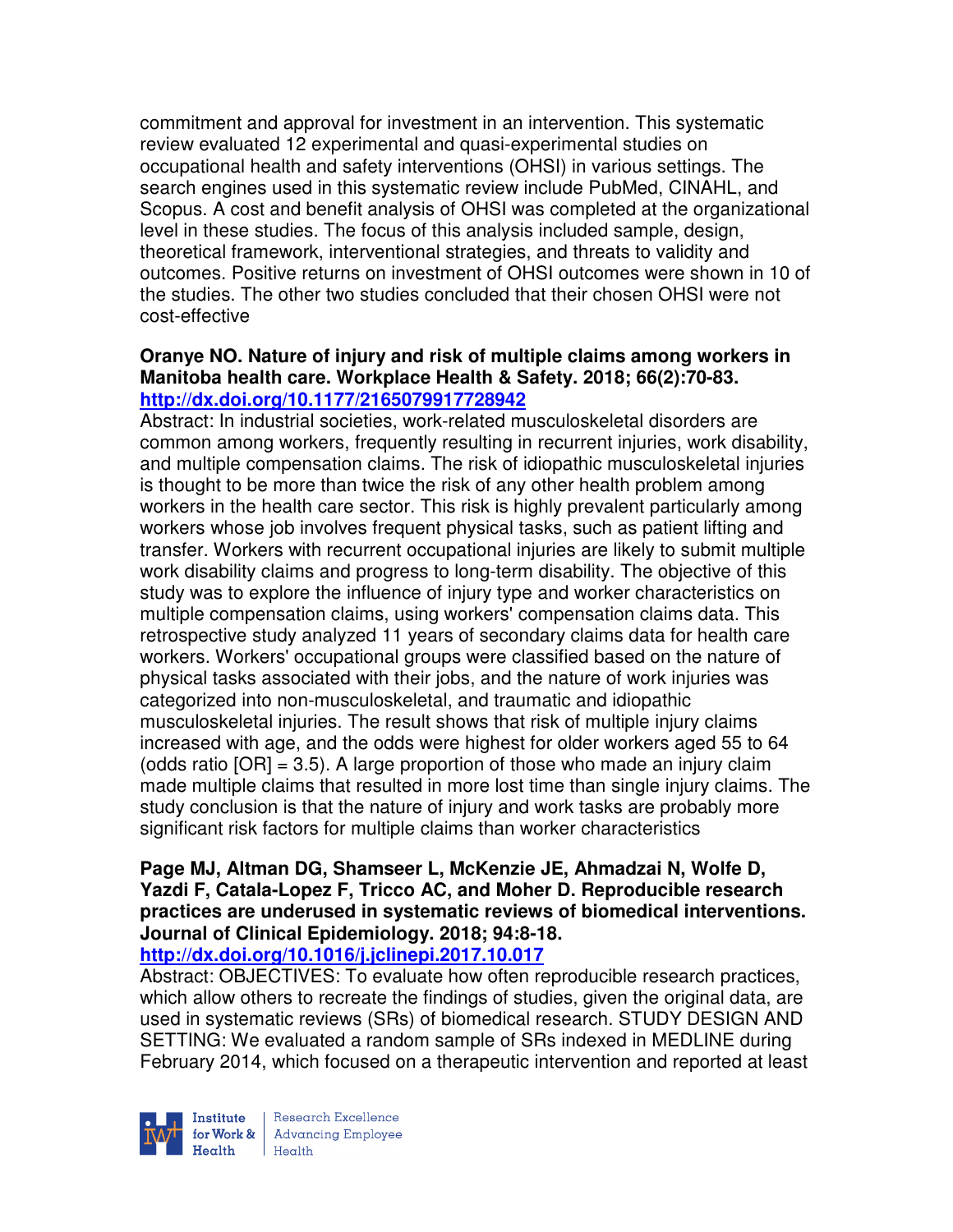one meta-analysis. Data on reproducible research practices in each SR were extracted using a 26-item form by one author, with a 20% random sample extracted in duplicate. We explored whether the use of reproducible research practices was associated with an SR being a Cochrane review, as well as with the reported use of the Preferred Reporting Items for Systematic Reviews and Meta-Analyses statement. RESULTS: We evaluated 110 SRs of therapeutic interventions, 78 (71%) of which were non-Cochrane SRs. Across the SRs, there were 2,139 meta-analytic effects (including subgroup meta-analytic effects and sensitivity analyses), 1,551 (73%) of which were reported in sufficient detail to recreate them. Systematic reviewers reported the data needed to recreate all meta-analytic effects in 72 (65%) SRs only. This percentage was higher in Cochrane than in non-Cochrane SRs (30/32 [94%] vs. 42/78 [54%]; risk ratio 1.74, 95% confidence interval 1.39-2.18). Systematic reviewers who reported imputing, algebraically manipulating, or obtaining some data from the study author/sponsor infrequently stated which specific data were handled in this way. Only 33 (30%) SRs mentioned access to data sets and statistical code used to perform analyses. CONCLUSION: Reproducible research practices are underused in SRs of biomedical interventions. Adoption of such practices facilitates identification of errors and allows the SR data to be reanalyzed

**Puljak L. If there is only one author or only one database was searched, a study should not be called a systematic review. Journal of Clinical Epidemiology. 2017; 91:4-5.** 

**http://dx.doi.org/10.1016/j.jclinepi.2017.08.002** 

**Raynor O, Hayward K, Semenza G, and Stoffmacher B. Community conversations to increase employment opportunities for young adults with developmental disabilities in California. Journal of Disability Policy Studies. 2018; 28(4):203-215.** 

**http://dx.doi.org/10.1177/1044207317739405** 

**Smeaton D and White M. Britain's older employees in decline, 1990 - 2006: a panel analysis of pay. Work, Employment & Society. 2018; 32(1):93-113. http://dx.doi.org/10.1177/0950017016687717** 

**Thuesen F. Linguistic barriers and bridges: constructing social capital in ethnically diverse low-skill workplaces. Work, Employment & Society. 2017; 31(6):937-953.** 

**http://dx.doi.org/10.1177/0950017016656321** 

**Vaughn LM, Jacquez F, Lindquist-Grantz R, Parsons A, and Melink K. Immigrants as research partners: a review of immigrants in communitybased participatory research (CBPR). Journal of Immigrant and Minority Health. 2017; 19(6):1457-1468.** 

**http://dx.doi.org/10.1007/s10903-016-0474-3** 

Abstract: Community-based participatory research (CBPR) is uniquely suited to